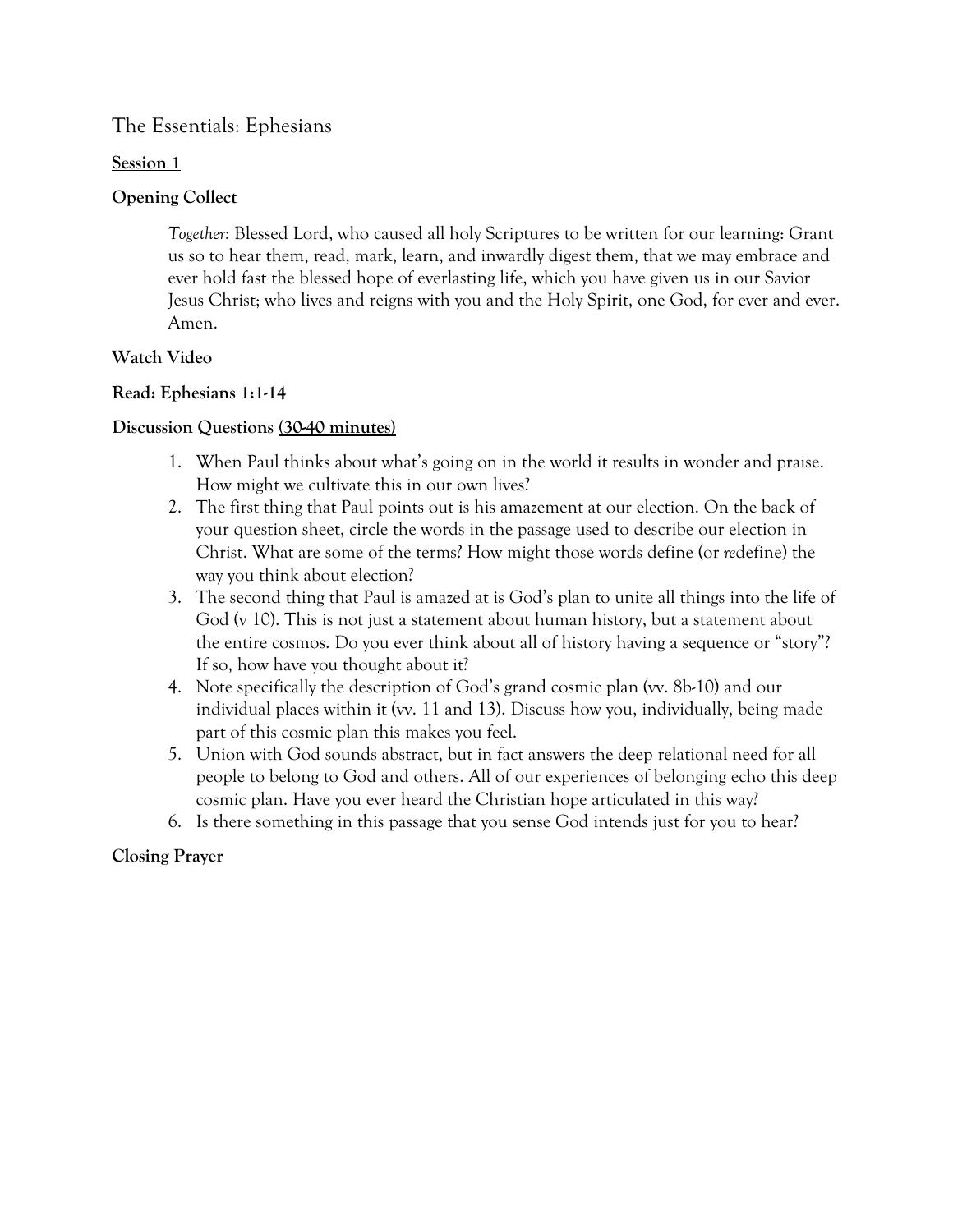### **Ephesians 1:1-14**

Ephesians 1:1–14

[1] Paul, an apostle of Christ Jesus by the will of God,

[2] Grace to you and peace from God our Father and the Lord Jesus Christ.

[3] Blessed be the God and Father of our Lord Jesus Christ, who has blessed us in Christ with every spiritual blessing in the heavenly places, [4] even as he chose us in him before the foundation of the world, that we should be holy and blameless before him. In love [5] he predestined us for adoption to himself as sons through Jesus Christ, according to the purpose of his will, [6] to the praise of his glorious grace, with which he has blessed us in the Beloved. [7] In him we have redemption through his blood, the forgiveness of our trespasses, according to the riches of his grace, [8] which he lavished upon us, in all wisdom and insight [9] making known to us the mystery of his will, according to his purpose, which he set forth in Christ [10] as a plan for the fullness of time, to unite all things in him, things in heaven and things on earth.

[11] In him we have obtained an inheritance, having been predestined according to the purpose of him who works all things according to the counsel of his will, [12] so that we who were the first to hope in Christ might be to the praise of his glory. [13] In him you also, when you heard the word of truth, the gospel of your salvation, and believed in him, were sealed with the promised Holy Spirit, [14] who is the guarantee of our inheritance until we acquire possession of it, to the praise of his glory. (ESV)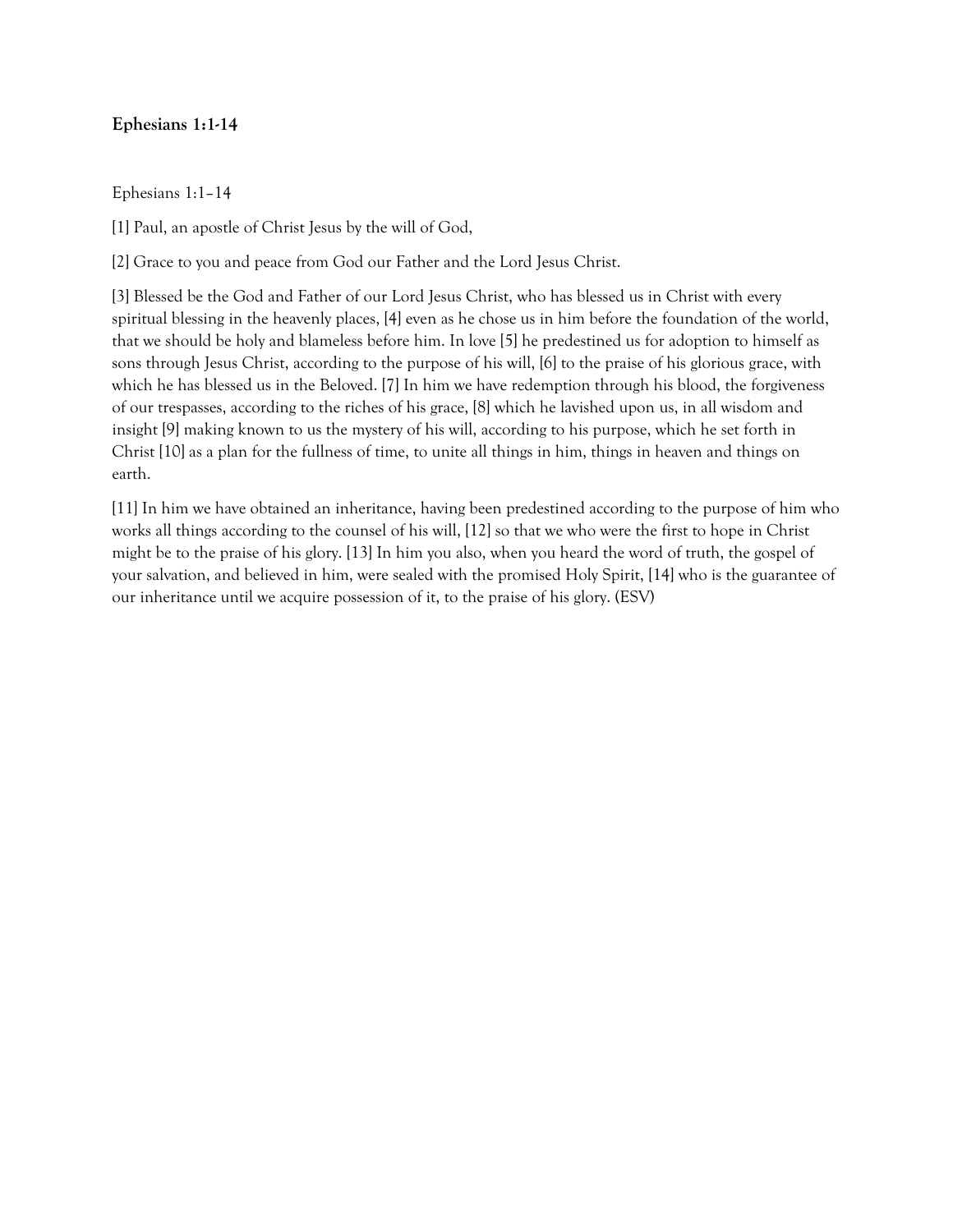# **Session 2**

# **Opening Collect**

*Together:* Blessed Lord, who caused all holy Scriptures to be written for our learning: Grant us so to hear them, read, mark, learn, and inwardly digest them, that we may embrace and ever hold fast the blessed hope of everlasting life, which you have given us in our Savior Jesus Christ; who lives and reigns with you and the Holy Spirit, one God, for ever and ever. Amen.

# **Watch Video**

# **Read: Ephesians 1:15-23**

# **Discussion Questions (30-40 minutes)**

- 1. As Caroline mentioned in the video, this is Paul's prayer for a community that he knew well. In your own words, what are the main requests?
- 2. Paul's language about knowing Jesus Christ is complex; it involves "a spirit of wisdom," "revelation," and "the eyes of your heart enlightened" (vv.17 and 18). This is a different kind of knowing than simply remembering facts. What does this suggest about what it should be like to "know" Jesus?
- 3. Paul prays that we might know what our ultimate hope is (v. 18). Why is it important to know what our future is as Christians?
- 4. Paul elaborates extensively on the topic of God's power. God's power was in Christ when he raised him from the dead (v. 19) and when he placed him above every name, rule, and authority—forever (v. 21)! Our reading says this power is also "for us" (v. 19). How might that change the way you perceive your own struggles and afflictions?
- 5. The church is a community unlike any other community; it is the body of Christ (vv. 22 and 23). What does it mean to belong to a community that is Christ's presence in the world?
- 6. Is there something in this passage that you sense God intends just for you to hear?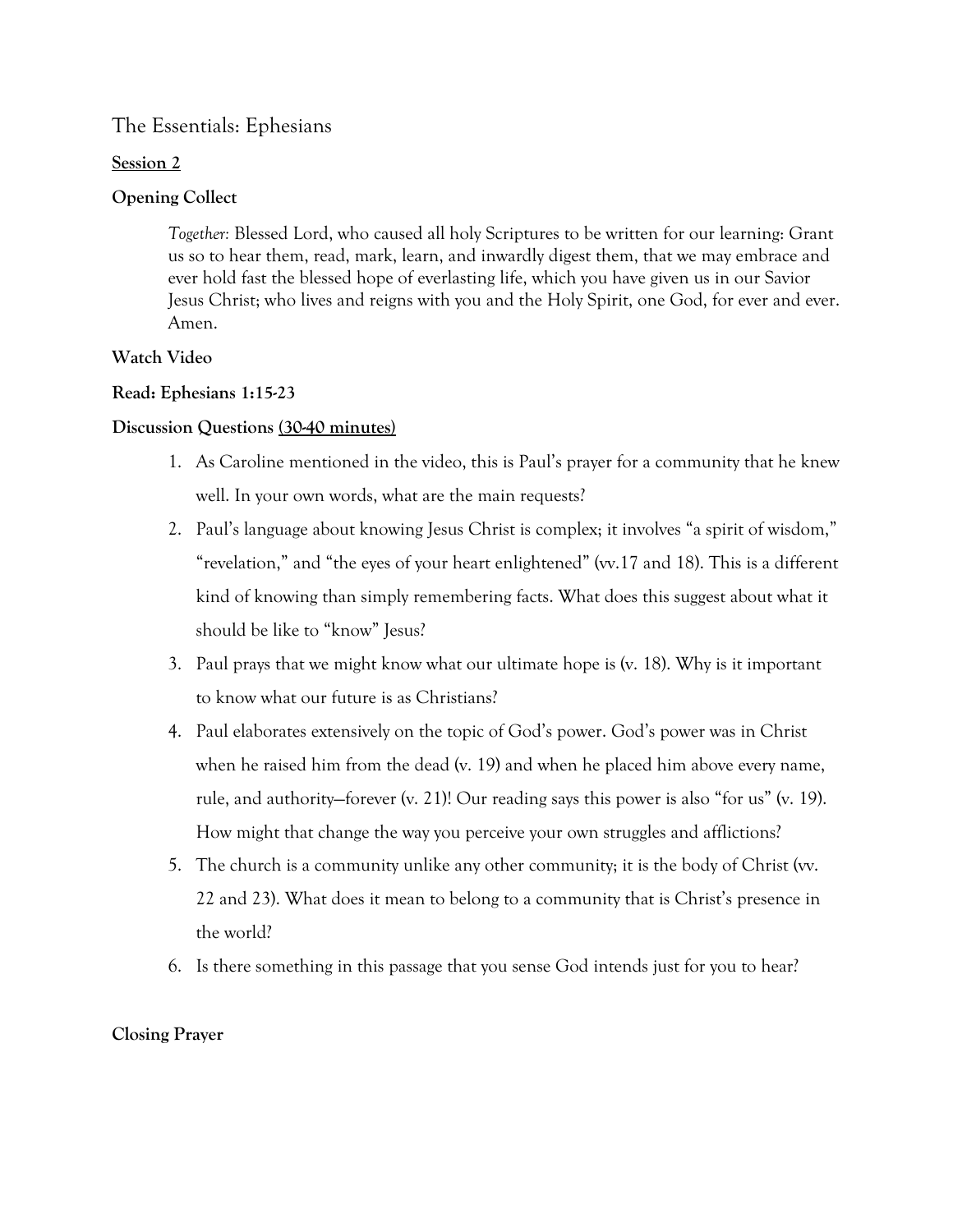Ephesians 1:15-23

<sup>15</sup> I have heard of your faith in the Lord Jesus and your love<sup>[e]</sup> toward all the saints, and for this reason **<sup>16</sup>**I do not cease to give thanks for you as I remember you in my prayers. **<sup>17</sup>**I pray that the God of our Lord Jesus Christ, the Father of glory, may give you a spirit of wisdom and revelation as you come to know him, **<sup>18</sup>**so that, with the eyes of your heart enlightened, you may know what is the hope to which he has called you, what are the riches of his glorious inheritance among the saints, <sup>19</sup> and what is the immeasurable greatness of his power for us who believe, according to the working of his great power. <sup>20</sup> God<sup>[f]</sup> put this power to work in Christ when he raised him from the dead and seated him at his right hand in the heavenly places, **<sup>21</sup>**far above all rule and authority and power and dominion, and above every name that is named, not only in this age but also in the age to come. **<sup>22</sup>**And he has put all things under his feet and has made him the head over all things for the church, **<sup>23</sup>**which is his body, the fullness of him who fills all in all.

**NRSV**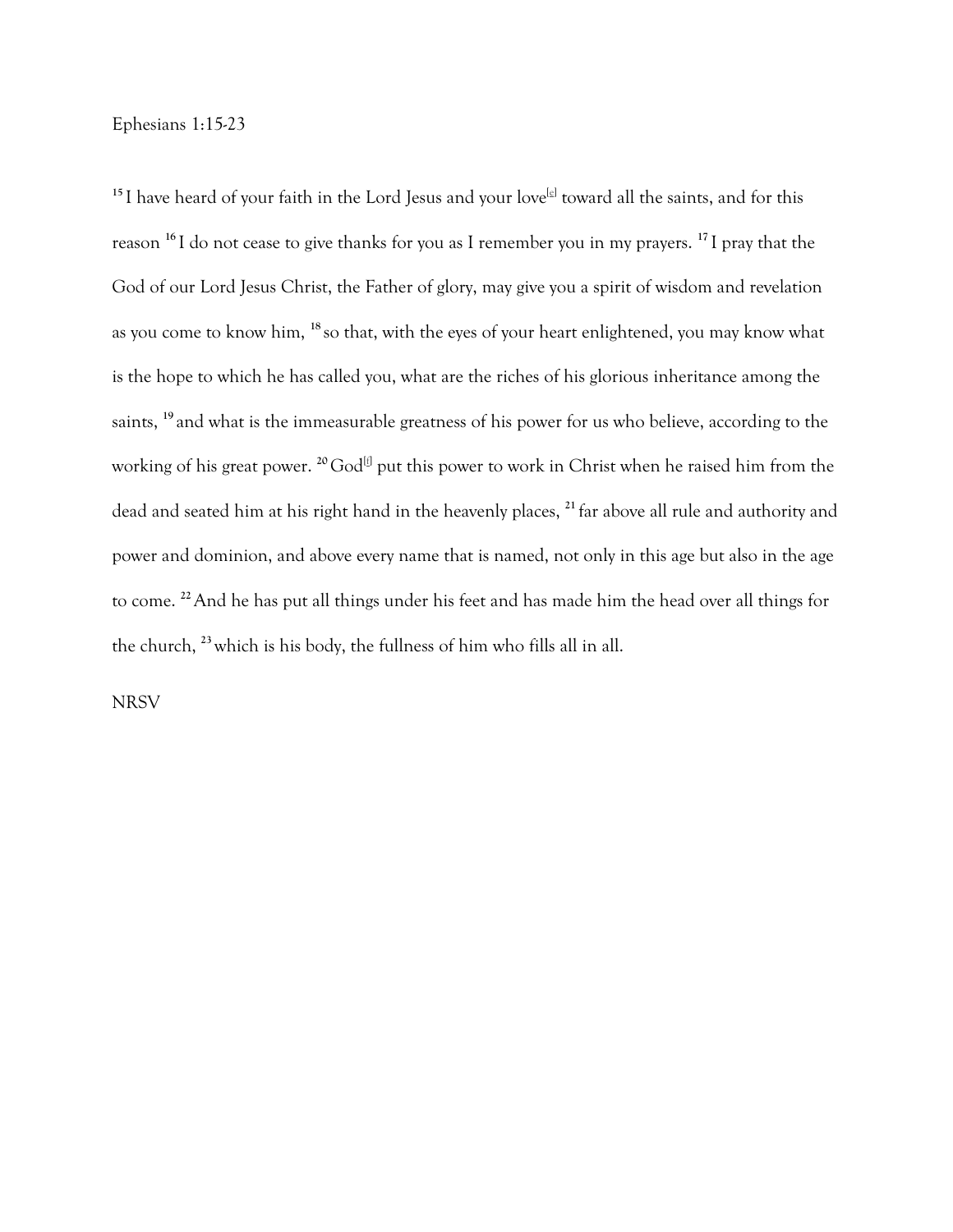#### **Session 3**

# **Opening Collect**

*Together:* Blessed Lord, who caused all holy Scriptures to be written for our learning: Grant us so to hear them, read, mark, learn, and inwardly digest them, that we may embrace and ever hold fast the blessed hope of everlasting life, which you have given us in our Savior Jesus Christ; who lives and reigns with you and the Holy Spirit, one God, for ever and ever. Amen.

### **Watch Video**

### **Read: Ephesians 2:1-10**

### **Discussion Questions (30-40 minutes)**

- 1. Many Christians have described our reading as one of the most basic expressions of the Christian Gospel. How would you describe Paul's presentation of the Gospel?
- 2. Paul describes Gentiles as "dead in their trespasses" (v. 1) and his own Jewish family as "children of wrath" (v. 3). What do you think about this description? Why would he use such strong language?
- 3. Some people are tempted to think of God as being angry with sinners *until* Jesus atoned for our sins. But read verses 4 and 5 carefully. When does God start loving us? What do you think about it?
- 4. How do people typically gain status in the culture in which we live?
- 5. Verse 8 is likely the most famous verse in Ephesians. How does this declarative statement about our status contrast with our culture's understanding of status? How do you actually claim this reality in your life?
- 6. In the video, Margery mentioned how doing good works isn't about parading one's good actions, but is about testifying to the grace of God. It is saying look at what God has done for me! What might that look like to testify to God's grace in your life?
- 7. Is there something in this passage that you sense God intends just for you to hear?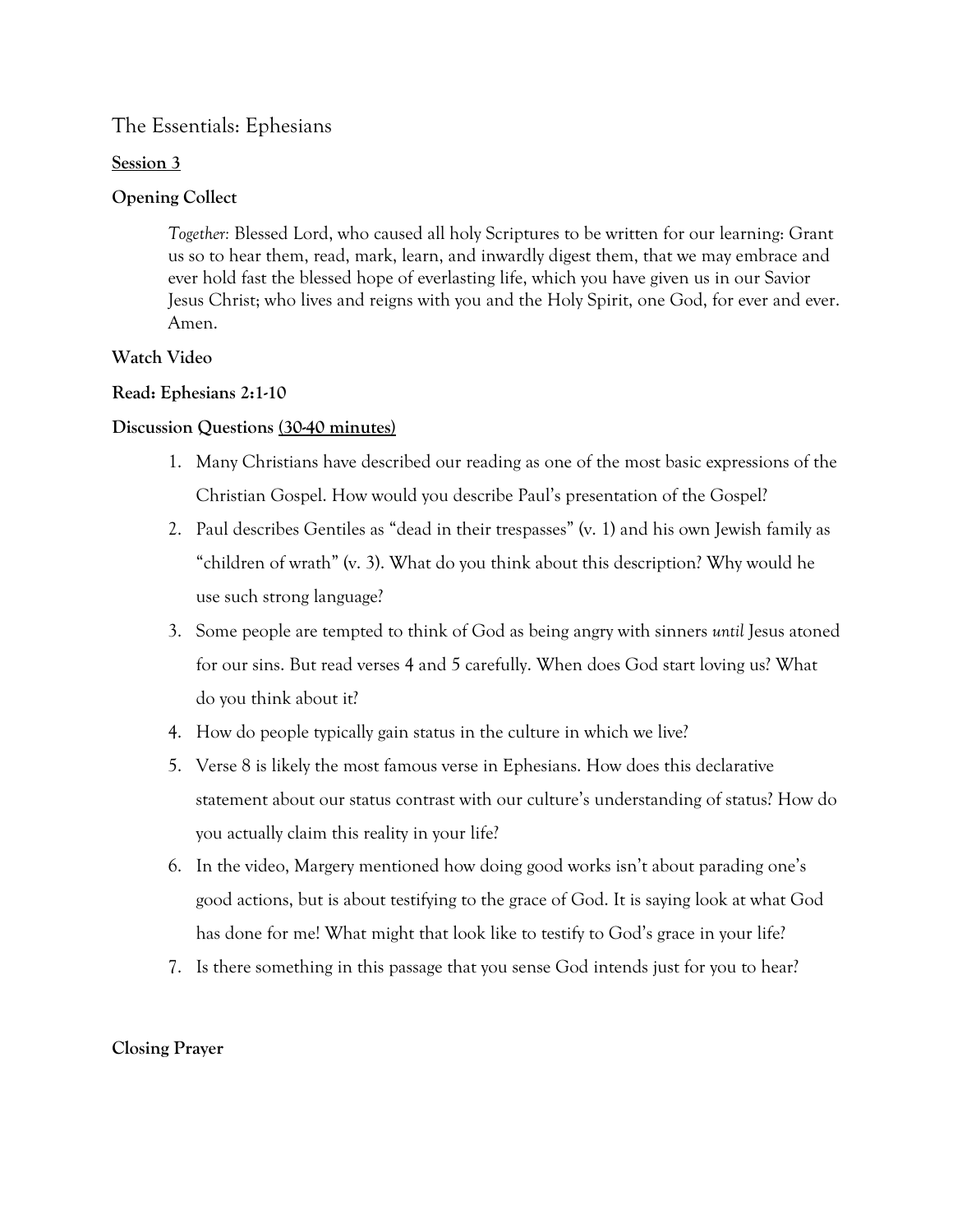#### **Ephesians 2: 1-10**

You were dead through the trespasses and sins **<sup>2</sup>**in which you once lived, following the course of this world, following the ruler of the power of the air, the spirit that is now at work among those who are disobedient. **<sup>3</sup>**All of us once lived among them in the passions of our flesh, following the desires of flesh and senses, and we were by nature children of wrath, like everyone else. **<sup>4</sup>**But God, who is rich in mercy, out of the great love with which he loved us <sup>5</sup> even when we were dead through our trespasses, made us alive together with Christ<sup>[a]</sup>—by grace you have been saved— <sup>6</sup> and raised us up with him and seated us with him in the heavenly places in Christ Jesus, **<sup>7</sup>**so that in the ages to come he might show the immeasurable riches of his grace in kindness toward us in Christ Jesus. **<sup>8</sup>**For by grace you have been saved through faith, and this is not your own doing; it is the gift of God— **<sup>9</sup>**not the result of works, so that no one may boast. **<sup>10</sup>**For we are what he has made us, created in Christ Jesus for good works, which God prepared beforehand to be our way of life.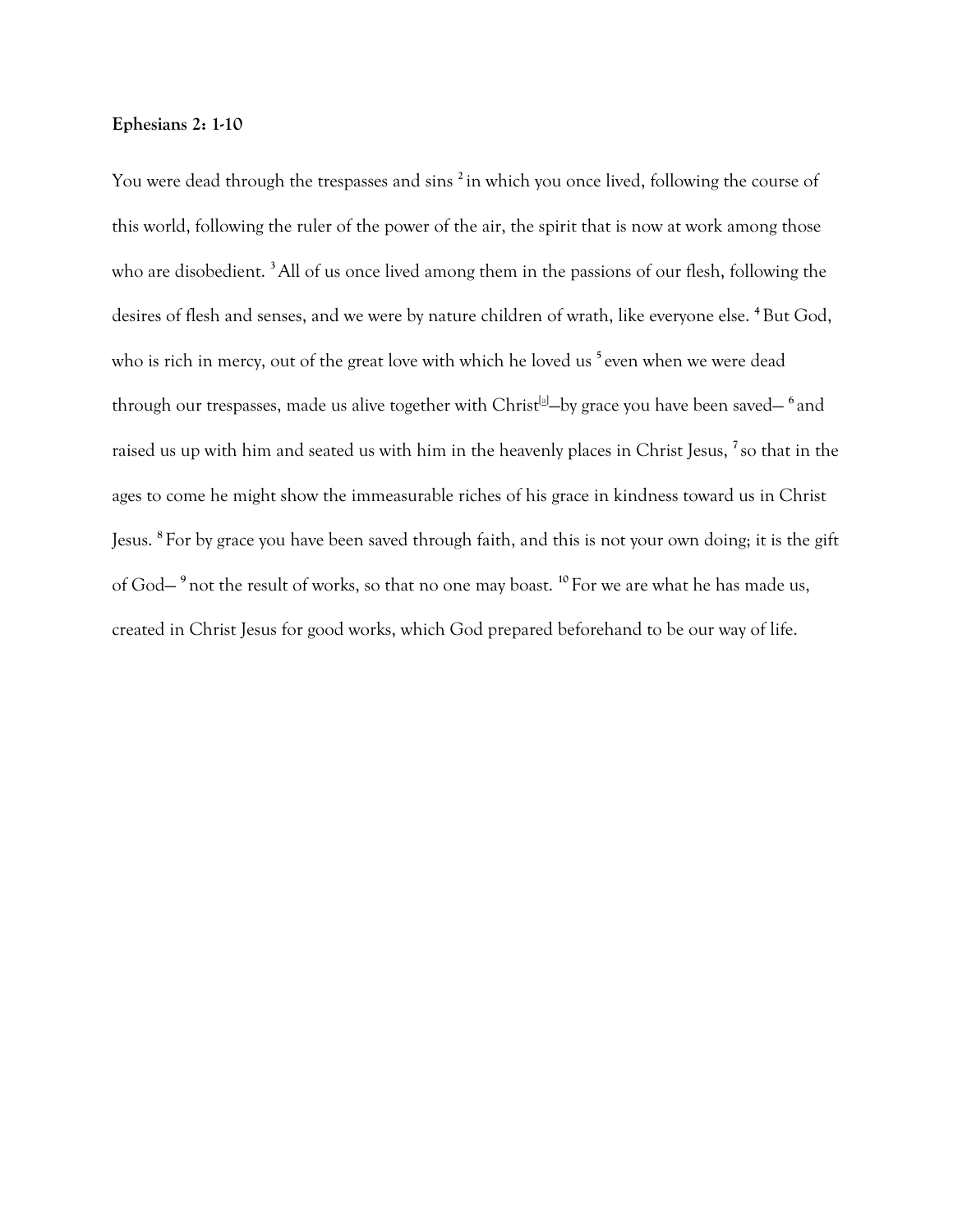#### **Session 4**

#### **Opening Collect**

*Together:* Blessed Lord, who caused all holy Scriptures to be written for our learning: Grant us so to hear them, read, mark, learn, and inwardly digest them, that we may embrace and ever hold fast the blessed hope of everlasting life, which you have given us in our Savior Jesus Christ; who lives and reigns with you and the Holy Spirit, one God, for ever and ever. Amen.

#### **Watch Video**

#### **Read: Ephesians 2:11-22**

#### **Discussion Questions (30-40 minutes)**

- 1. In our last session (vv. 1-10), Paul described his fellow Jews as "dead in their trespasses" (v. 1). Now he describes his Gentile (non-Jewish) audience as "without hope" (v. 12). What do you think about this strong language? Why does he single out both groups?
- 2. What are other ways he describes the Gentiles? Underline the language that describes Gentiles. Not the difference between the beginning of the passage and the end.
- 3. In the video David mentions that inclusion into the Covenant people of Israel constitutes our salvation. Discuss this idea based on what you've just read in the passage.
- 4. Read vv. 13 and 14. How does Jesus reconcile Gentiles and Jews?
- 5. God does more than "draw us near," he makes us "members of the household of God" (v. 19). This household is described as being built on "the apostles and prophets," with "Christ himself being the cornerstone" (v. 20). What could it mean that we are a household built on the prophets, apostles, and Christ? And what does that say about being a Christian?
- 6. The progressive description of Christ bringing the Gentiles "near" to God culminates in both groups (Jews and Gentiles) becoming a "dwelling place for God" (v. 22). In other words, Christ reconciles humanity with itself and with God. How does that change your understanding about the importance of Christian community?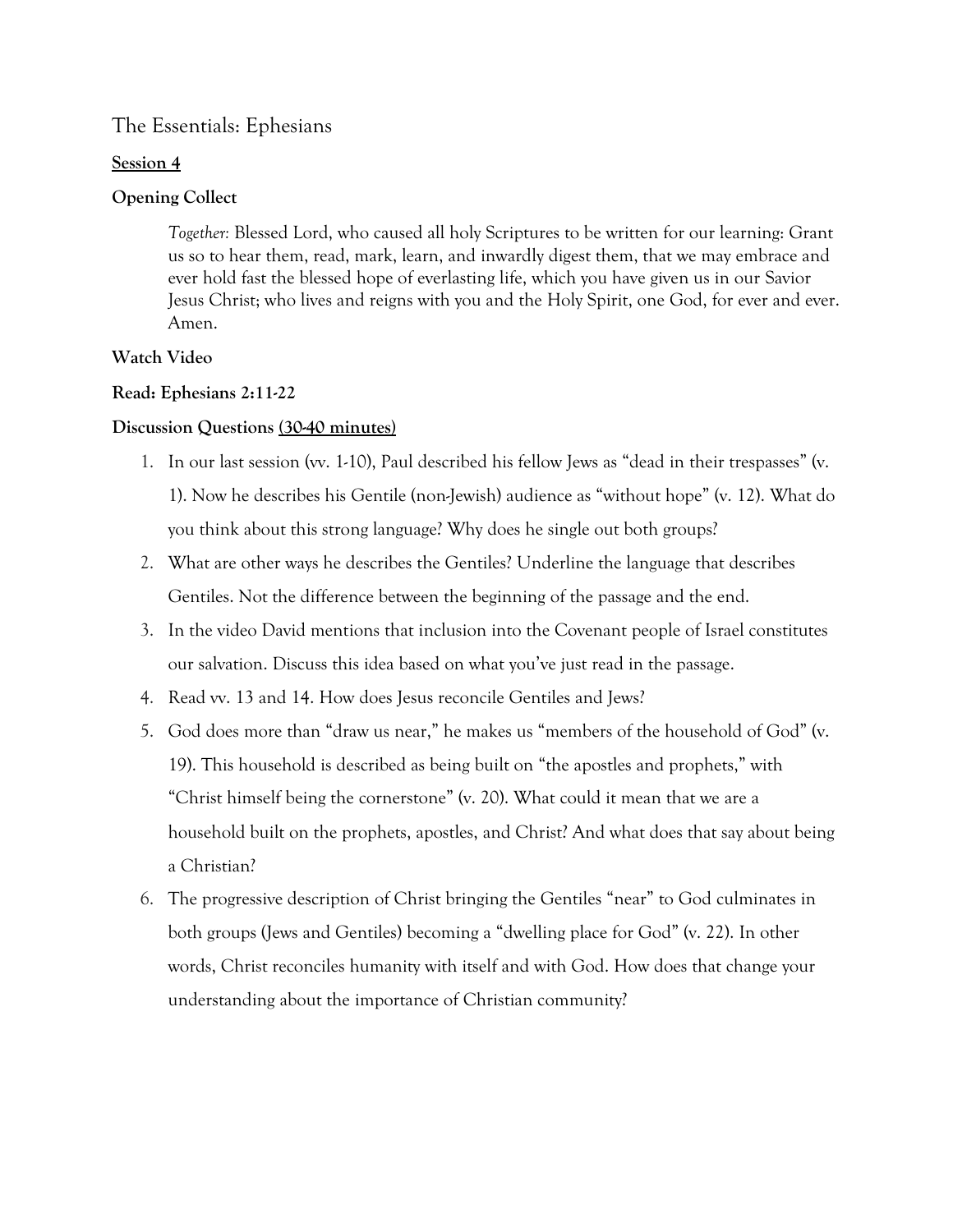#### **Ephesians 2:11-22**

<sup>11</sup> So then, remember that at one time you Gentiles by birth,  $[$ b $]$  called "the uncircumcision" by those who are called "the circumcision"—a physical circumcision made in the flesh by human hands— **<sup>12</sup>** remember that you were at that time without Christ, being aliens from the commonwealth of Israel, and strangers to the covenants of promise, having no hope and without God in the world. **<sup>13</sup>**But now in Christ Jesus you who once were far off have been brought near by the blood of Christ. **<sup>14</sup>** For he is our peace; in his flesh he has made both groups into one and has broken down the dividing wall, that is, the hostility between us. **<sup>15</sup>**He has abolished the law with its commandments and ordinances, that he might create in himself one new humanity in place of the two, thus making peace, <sup>16</sup> and might reconcile both groups to God in one body<sup>[\[c\]](https://www.biblegateway.com/passage/?search=Ephesians%202&version=NRSV#fen-NRSV-29229c)</sup> through the cross, thus putting to death that hostility through it.[\[d\]](https://www.biblegateway.com/passage/?search=Ephesians%202&version=NRSV#fen-NRSV-29229d) **<sup>17</sup>** So he came and proclaimed peace to you who were far off and peace to those who were near; **<sup>18</sup>** for through him both of us have access in one Spirit to the Father. **<sup>19</sup>** So then you are no longer strangers and aliens, but you are citizens with the saints and also members of the household of God, **<sup>20</sup>** built upon the foundation of the apostles and prophets, with Christ Jesus himself as the cornerstone.<sup>[\[e\]](https://www.biblegateway.com/passage/?search=Ephesians%202&version=NRSV#fen-NRSV-29233e) 21</sup> In him the whole structure is joined together and grows into a holy temple in the Lord; **<sup>22</sup>** in whom you also are built together spiritually $^{\text{lf}}$  into a dwelling place for God.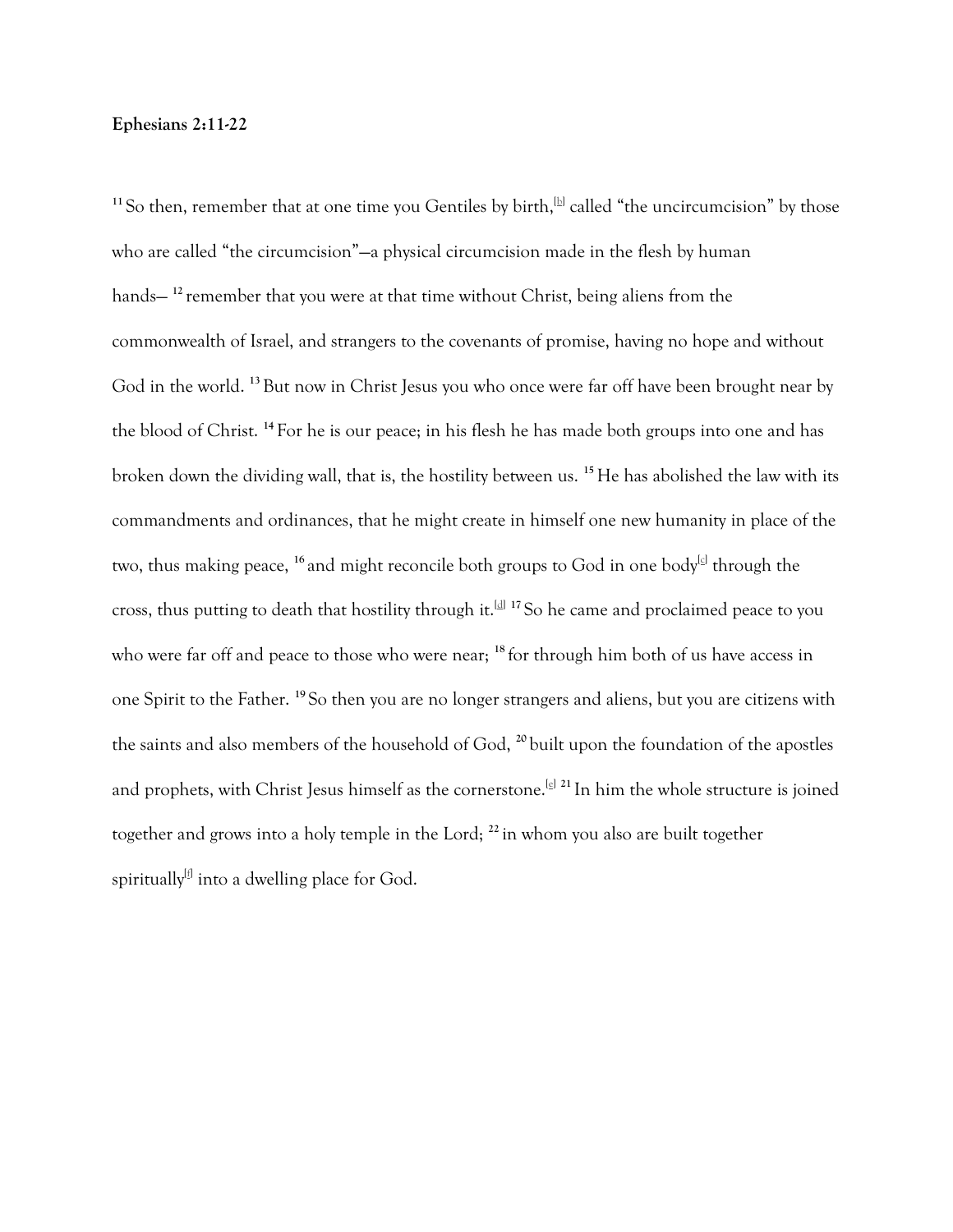## **Session 5**

# **Opening Collect**

*Together:* Blessed Lord, who caused all holy Scriptures to be written for our learning: Grant us so to hear them, read, mark, learn, and inwardly digest them, that we may embrace and ever hold fast the blessed hope of everlasting life, which you have given us in our Savior Jesus Christ; who lives and reigns with you and the Holy Spirit, one God, for ever and ever. Amen.

# **Watch Video**

# **Read: Ephesians 3**

# **Discussion Questions (30-40 minutes)**

- 1. Paul's description of his own purpose is quite specific and impassioned (vv. 1-13)! Do you have a sense of purpose that resembles Paul's in any way? Describe what it might be.
- 2. Chapter 3 closes the first half of Ephesians (chas 1-3) where Paul details the given, already accomplished truths of life in Christ. What might this prayer tell us about what Paul really wants for the Ephesians (and for us)?
- 3. Note the intentional irony in Paul's prayer that the Ephesians would "comprehend" (v. 18) God's incomprehensible love (v. 19). What might that suggest about "knowing" God's love?
- 4. Colin describes being "strengthened in the inner being" as developing one's spiritual faculties. This would include things such as a sensitivity to what God might be doing in your life, an awareness of your own sins, a sense of gratitude about the gifts you've been given, etc. Describe some other things that would be included in developing ones spiritual faculties.
- 5. Colin says the culmination of Paul's three prayer requests is that the Ephesians might be filled with the fullness (or *fulfillment*) of God. Fulfillment tends to happen experientially. What would it look like for you to be entirely fulfilled by God's love?
- 6. Why do you think this letter concludes the first section in the way that it does?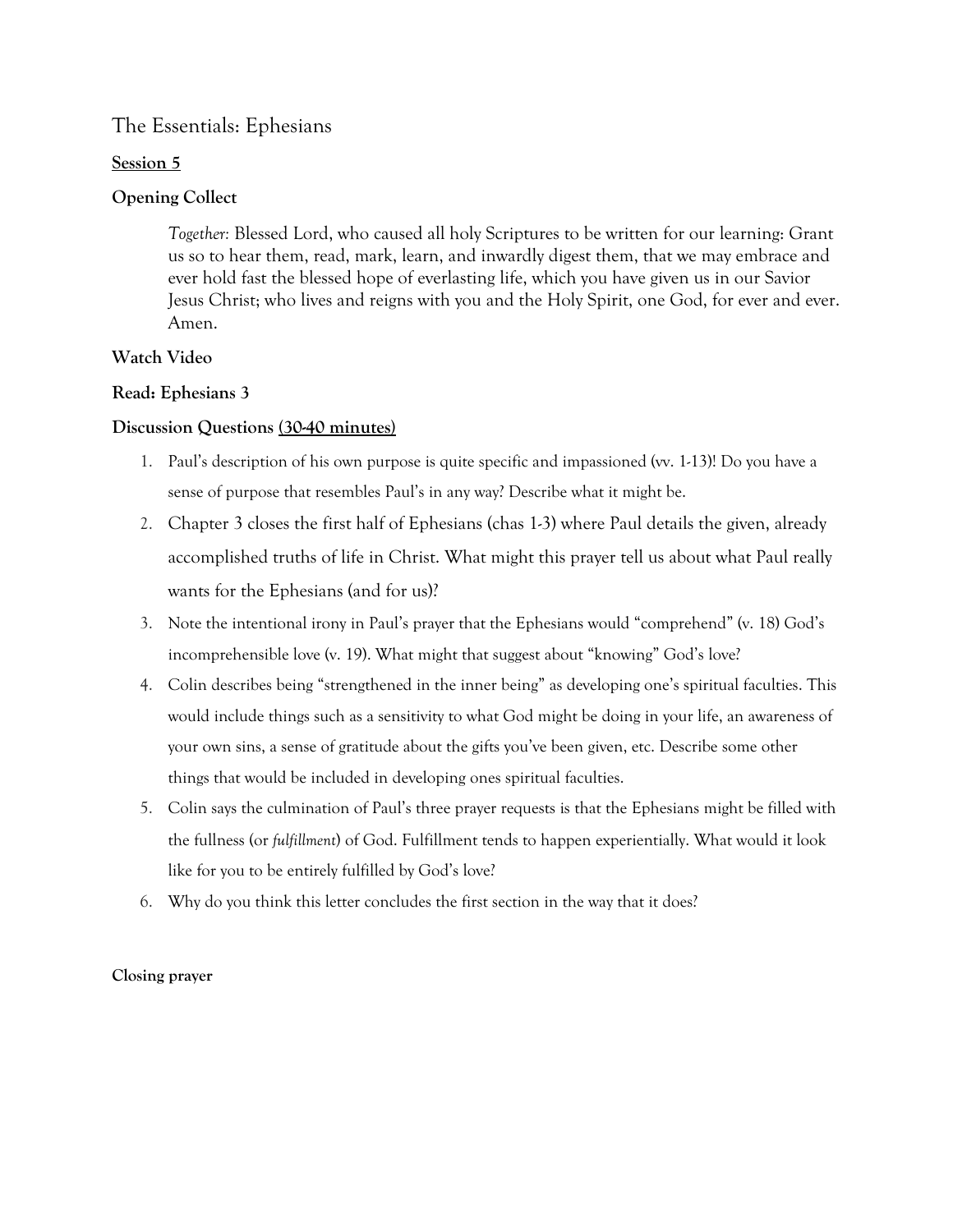#### **Ephesians 3**

This is the reason that I Paul am a prisoner for $\triangleleft$  Christ Jesus for the sake of you Gentiles— $^2$  for surely you have already heard of the commission of God's grace that was given me for you, **<sup>3</sup>**and how the mystery was made known to me by revelation, as I wrote above in a few words, **<sup>4</sup>**a reading of which will enable you to perceive my understanding of the mystery of Christ. **<sup>5</sup>**In former generations this mystery® was not made known to humankind, as it has now been revealed to his holy apostles and prophets by the Spirit: **<sup>6</sup>**that is, the Gentiles have become fellow heirs, members of the same body, and sharers in the promise in Christ Jesus through the gospel.

<sup>7</sup>Of this gospel I have become a servant according to the gift of God's grace that was given me by the working of his power. **<sup>8</sup>**Although I am the very least of all the saints, this grace was given to me to bring to the Gentiles the news of the boundless riches of Christ, **<sup>9</sup>**and to make everyone see<sup>t what is the plan of the mystery hidden for ages in<sup>th</sup> God who created all things; <sup>10</sup> so that</sup> through the church the wisdom of God in its rich variety might now be made known to the rulers and authorities in the heavenly places. **<sup>11</sup>**This was in accordance with the eternal purpose that he has carried out in Christ Jesus our Lord, **<sup>12</sup>**in whom we have access to God in boldness and confidence through faith in him.<sup>[4]</sup> <sup>13</sup>I pray therefore that you<sup> $\text{\textsterling}$ </sup> may not lose heart over my sufferings for you; they are your glory.

<sup>14</sup> For this reason I bow my knees before the Father,<sup>[d]</sup> <sup>15</sup> from whom every family<sup>[1]</sup> in heaven and on earth takes its name. **<sup>16</sup>**I pray that, according to the riches of his glory, he may grant that you may be strengthened in your inner being with power through his Spirit, **<sup>17</sup>**and that Christ may dwell in your hearts through faith, as you are being rooted and grounded in love. **<sup>18</sup>**I pray that you may have the power to comprehend, with all the saints, what is the breadth and length and height and depth, **<sup>19</sup>**and to know the love of Christ that surpasses knowledge, so that you may be filled with all the fullness of God.

<sup>20</sup>Now to him who by the power at work within us is able to accomplish abundantly far more than all we can ask or imagine, **<sup>21</sup>**to him be glory in the church and in Christ Jesus to all generations, forever and ever. Amen.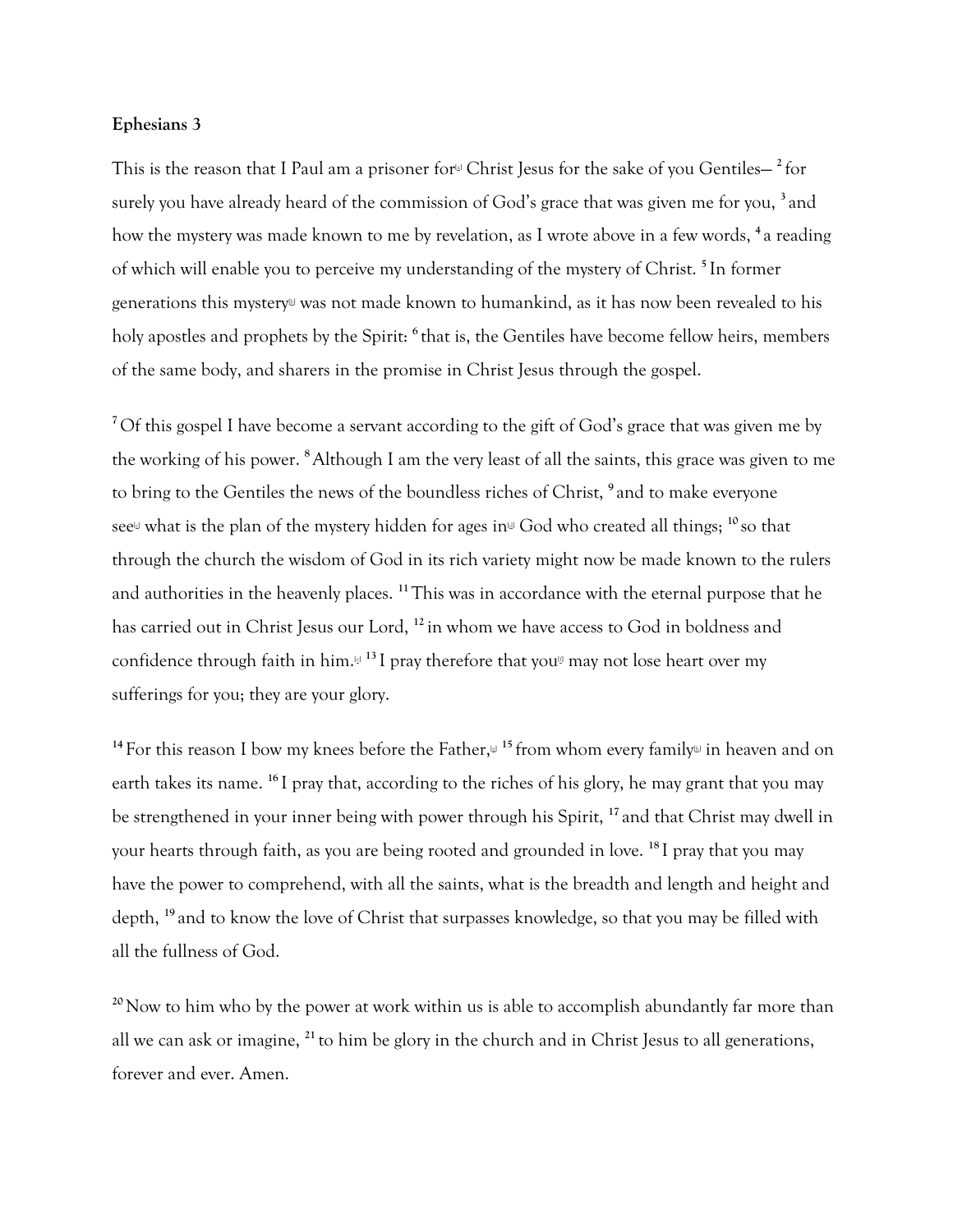#### **Session 6**

# **Opening Collect**

*Together:* Blessed Lord, who caused all holy Scriptures to be written for our learning: Grant us so to hear them, read, mark, learn, and inwardly digest them, that we may embrace and ever hold fast the blessed hope of everlasting life, which you have given us in our Savior Jesus Christ; who lives and reigns with you and the Holy Spirit, one God, for ever and ever. Amen.

### **Watch Video**

### **Read: Ephesians 4: 1-16**

### **Discussion Questions (30-40 minutes)**

- 1. As Caroline notes, Paul spends three chapters describing our astounding position of privilege in light of Christ's work. Now in Cha. 4 he suddenly exhorts us to be a certain kind of people. What are the first qualities he asks us to embody (vv. 2 and 3)? Do these qualities surprise you given the status we have in God's eyes?
- 2. Beginning in v. 7, Paul talks about gifts. Do you have a sense of what your God-given gifts are? Are you comfortable sharing them with your group?
- 3. Our gifts are given to live out our salvation, not to earn it. How does this language of gifts change the nature of Paul's moral exhortation? How does this differ from asking someone to simply follow a moral code?
- 4. The second half of our passage is largely about Christian maturity. How do you think we grow in Christian maturity? Compare that to Paul's understanding in vv. 14 and 15.
- 5. In vv. 14 and 15 Paul describes Christian maturity as being anchored. How to we grow in this quality, according to Paul?
- 6. You already *are* "made alive with Christ" (2:5) and "made members of the household of God" (2:19). Now you are called to live a life befitting of that identity (4:1). How does that make you feel?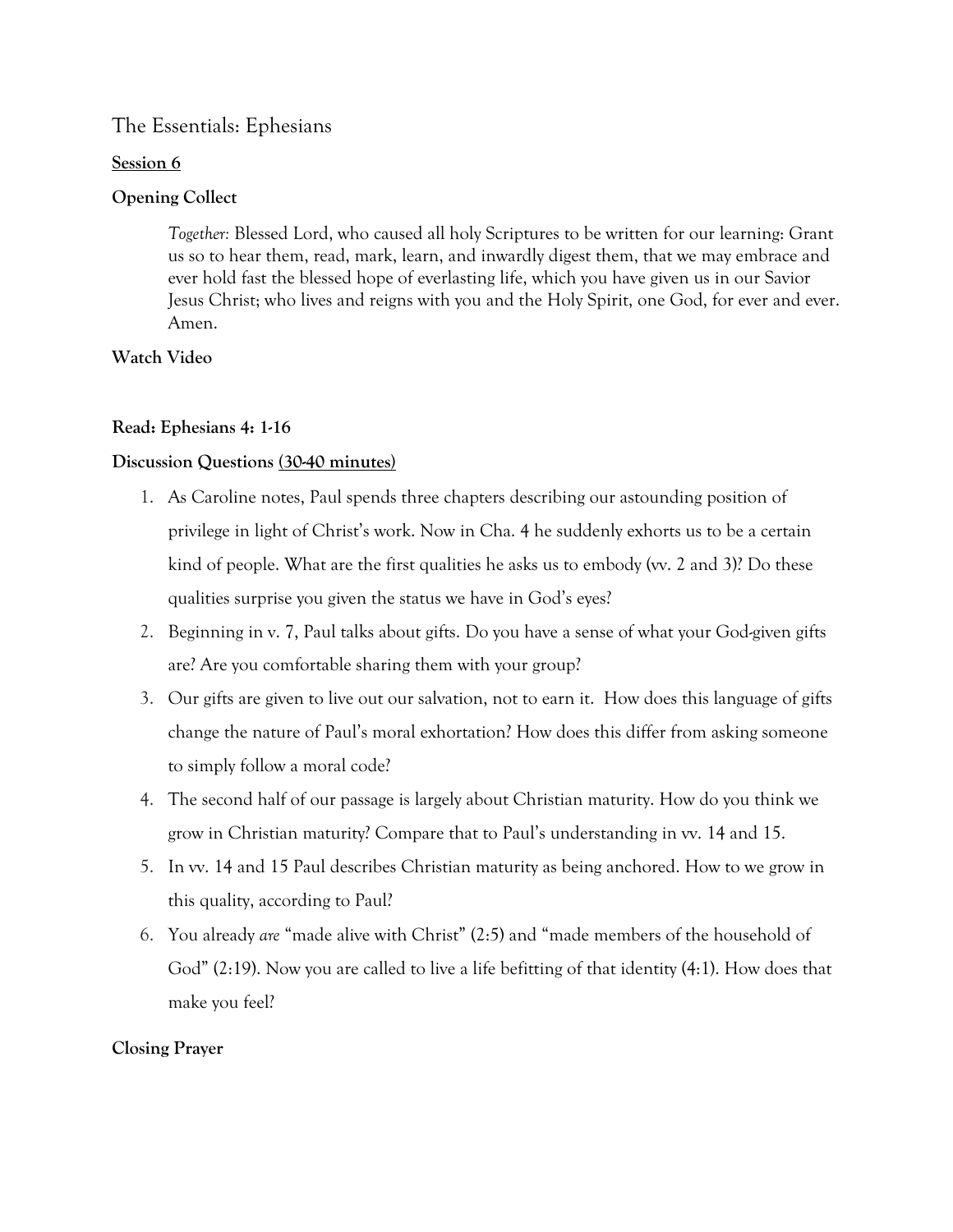#### **Ephesians 4: 1-16**

As a prisoner for the Lord, then, I urge you to live a life worthy of the calling you have received. **<sup>2</sup>**Be completely humble and gentle; be patient, bearing with one another in love. **<sup>3</sup>**Make every effort to keep the unity of the Spirit through the bond of peace. **<sup>4</sup>**There is one body and one Spirit, just as you were called to one hope when you were called; **<sup>5</sup>**one Lord, one faith, one baptism; **<sup>6</sup>**one God and Father of all, who is over all and through all and in all. **<sup>7</sup>**But to each one of us grace has been given as Christ apportioned it. **<sup>8</sup>**This is why it says:

"When he ascended on high, he took many captives

and gave gifts to his people."

**<sup>9</sup>**(What does "he ascended" mean except that he also descended to the lower, earthly regions? **<sup>10</sup>**He who descended is the very one who ascended higher than all the heavens, in order to fill the whole universe.) **<sup>11</sup>**So Christ himself gave the apostles, the prophets, the evangelists, the pastors and teachers, **<sup>12</sup>**to equip his people for works of service, so that the body of Christ may be built up **<sup>13</sup>**until we all reach unity in the faith and in the knowledge of the Son of God and become mature, attaining to the whole measure of the fullness of Christ.

<sup>14</sup>Then we will no longer be infants, tossed back and forth by the waves, and blown here and there by every wind of teaching and by the cunning and craftiness of people in their deceitful scheming. **<sup>15</sup>**Instead, speaking the truth in love, we will grow to become in every respect the mature body of him who is the head, that is, Christ. **<sup>16</sup>**From him the whole body, joined and held together by every supporting ligament, grows and builds itself up in love, as each part does its work.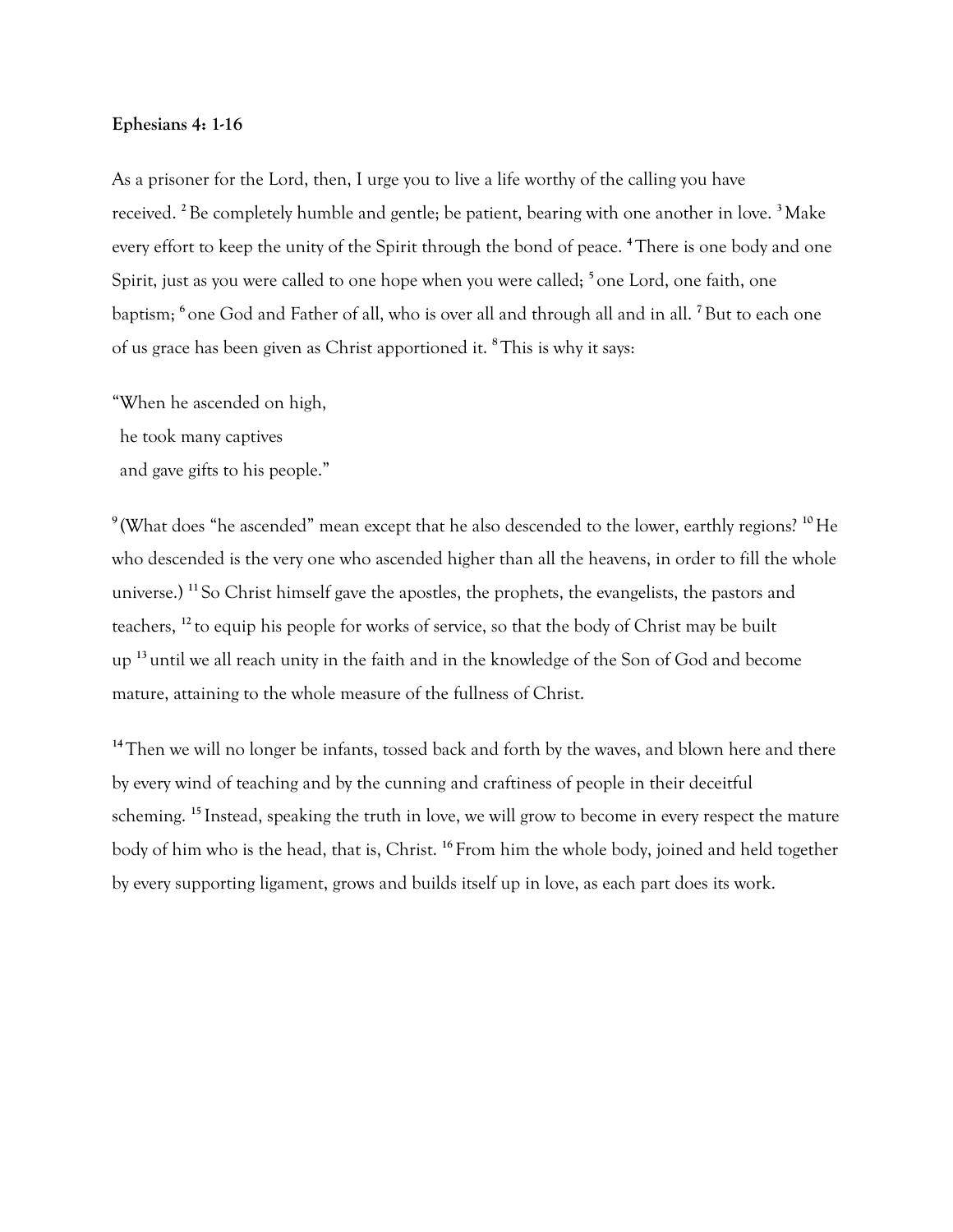#### **Session 7**

#### **Opening Collect**

*Together:* Blessed Lord, who caused all holy Scriptures to be written for our learning: Grant us so to hear them, read, mark, learn, and inwardly digest them, that we may embrace and ever hold fast the blessed hope of everlasting life, which you have given us in our Savior Jesus Christ; who lives and reigns with you and the Holy Spirit, one God, for ever and ever. Amen.

#### **Watch Video**

### **Read: Ephesians 4: 17-32**

### **Discussion Questions (30-40 minutes)**

- 1. Read vv. 17-20. How does Paul describe "walking as the Gentiles do"?
- 2. In v. 18 Paul draws a connection between alienation from God, and hard heartedness and ignorance. How does distance from God result in a lack of compassion for others or a diminished awareness about what is going on in your life?
- 3. Paul uses language of putting away the "old self" and putting on the "new self" to describe the way these Gentile Christians should experience and express their conversion to the faith (vv. 20-24). What might it look like to do this even as a longtime Christian?
- 4. A key teaching in our passage is the way Paul believes that behavioral change occurs in the renewing of our minds (v. 23). 1) How do we renew our minds? 2) How does the renewing of our minds make us tenderhearted, kind, and forgiving (v. 32)?
- 5. Vv. 25-32 include a list of roughly seven moral imperatives. Read through these. Does it surprise you what Paul emphasizes? Why does he highlight these specific behaviors?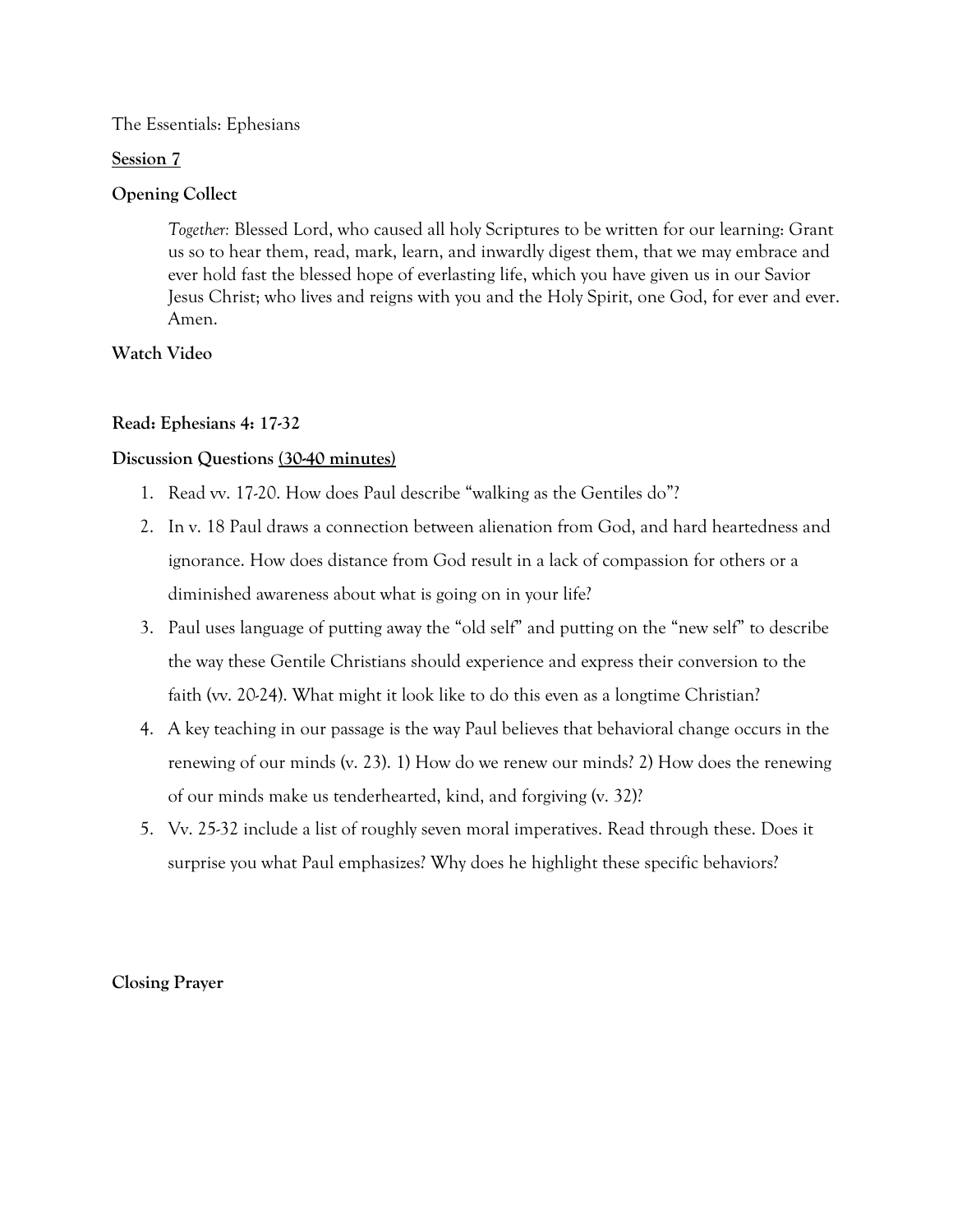#### **Ephesians 4:17-32**

<sup>17</sup>Now this I affirm and insist on in the Lord: you must no longer live as the Gentiles live, in the futility of their minds. **<sup>18</sup>**They are darkened in their understanding, alienated from the life of God because of their ignorance and hardness of heart. **<sup>19</sup>**They have lost all sensitivity and have abandoned themselves to licentiousness, greedy to practice every kind of impurity. **<sup>20</sup>**That is not the way you learned Christ! **<sup>21</sup>**For surely you have heard about him and were taught in him, as truth is in Jesus. **<sup>22</sup>**You were taught to put away your former way of life, your old self, corrupt and deluded by its lusts, **<sup>23</sup>**and to be renewed in the spirit of your minds, **<sup>24</sup>**and to clothe yourselves with the new self, created according to the likeness of God in true righteousness and holiness.

**<sup>25</sup>**So then, putting away falsehood, let all of us speak the truth to our neighbors, for we are members of one another. <sup>26</sup>Be angry but do not sin; do not let the sun go down on your anger, **<sup>27</sup>**and do not make room for the devil. **<sup>28</sup>**Thieves must give up stealing; rather let them labor and work honestly with their own hands, so as to have something to share with the needy. **<sup>29</sup>**Let no evil talk come out of your mouths, but only what is useful for building up, $\mathbb B$  as there is need, so that your words may give grace to those who hear. **<sup>30</sup>**And do not grieve the Holy Spirit of God, with which you were marked with a seal for the day of redemption. **<sup>31</sup>**Put away from you all bitterness and wrath and anger and wrangling and slander, together with all malice, **<sup>32</sup>**and be kind to one another, tenderhearted, forgiving one another, as God in Christ has forgiven you.<sup>[c]</sup>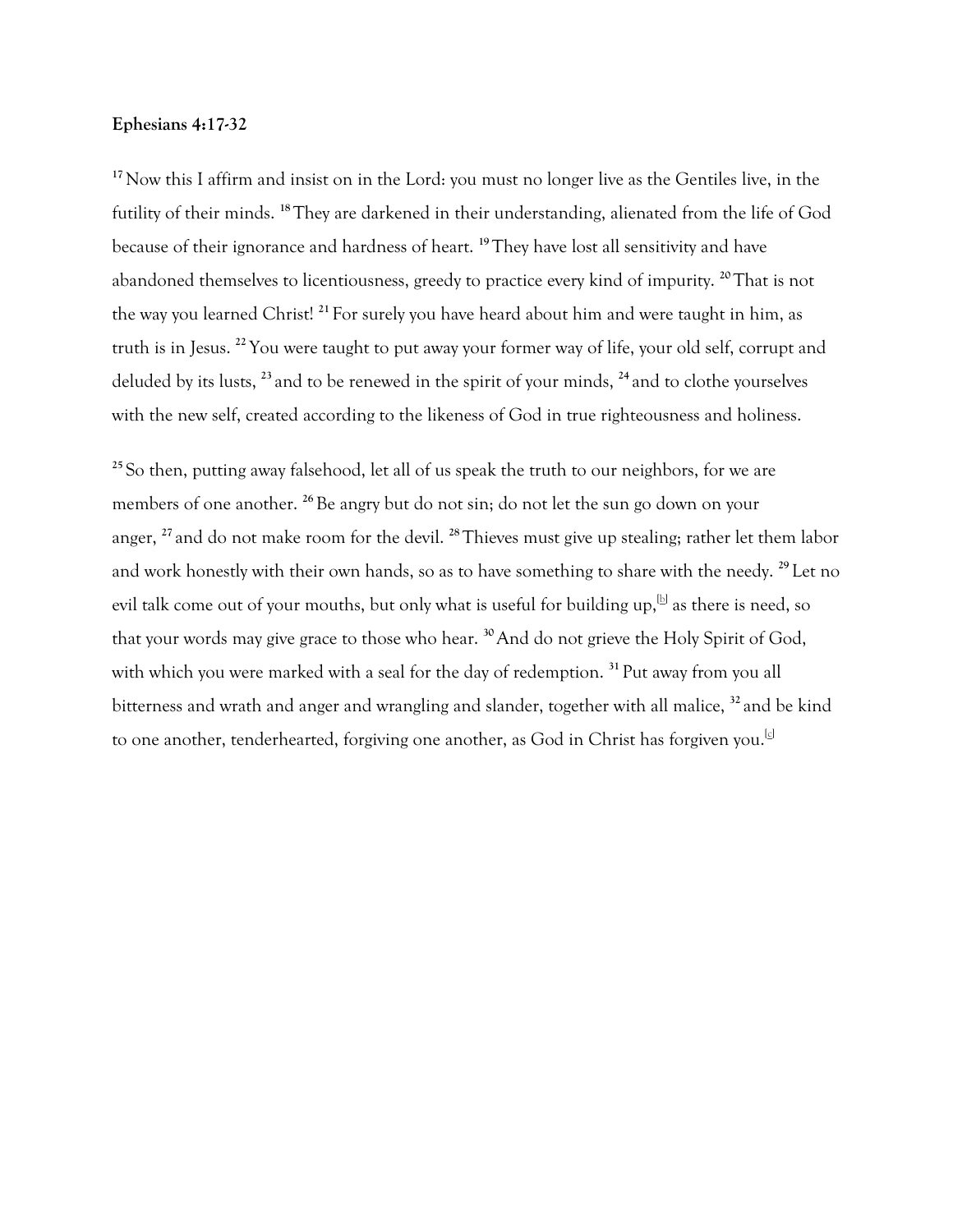## **Session 8**

# **Opening Collect**

*Together:* Blessed Lord, who caused all holy Scriptures to be written for our learning: Grant us so to hear them, read, mark, learn, and inwardly digest them, that we may embrace and ever hold fast the blessed hope of everlasting life, which you have given us in our Savior Jesus Christ; who lives and reigns with you and the Holy Spirit, one God, for ever and ever. Amen.

# **Watch Video**

# **Read: Ephesians 5:1-21**

# **Discussion Questions (30-40 minutes)**

- 1. Read vv. 1 and 2. According to those verses what does loving like God look like? Discuss the word sacrifice.
- 2. In the Old Testament, a sacrifice needed to be pure before it could be offered to God. How do the commandments in vv. 3-5 help us to live lives of sacrificial love?
- 3. Paul's language in vv. 6-11 about not partnering with those who live in disobedience to God is challenging. Go back and read 2:22. In light of that passage, why would Paul make such a striking imperative about being distinct?
- 4. The video described how what we *are* in Christ should inform what *do* in Christ. How does that idea change the way you think about what you do with your body and with your language? How might your body and your language be used as expressions of what you really are in Christ?
- 5. In vv. 8-11 we are told to "expose works of darkness." The way to do this, Paul says, is not to nag people or run investigations, but is to simply "walk as children of light" (v. 8). How might living differently expose things in our culture that are "works of darkness"?
- 6. Our reading closes by commending Christians to "submit to one another" (v. 21). Read vv. 20 and 21 carefully. Why ought we submit to one another? What might that look like in our shared life at St. George's?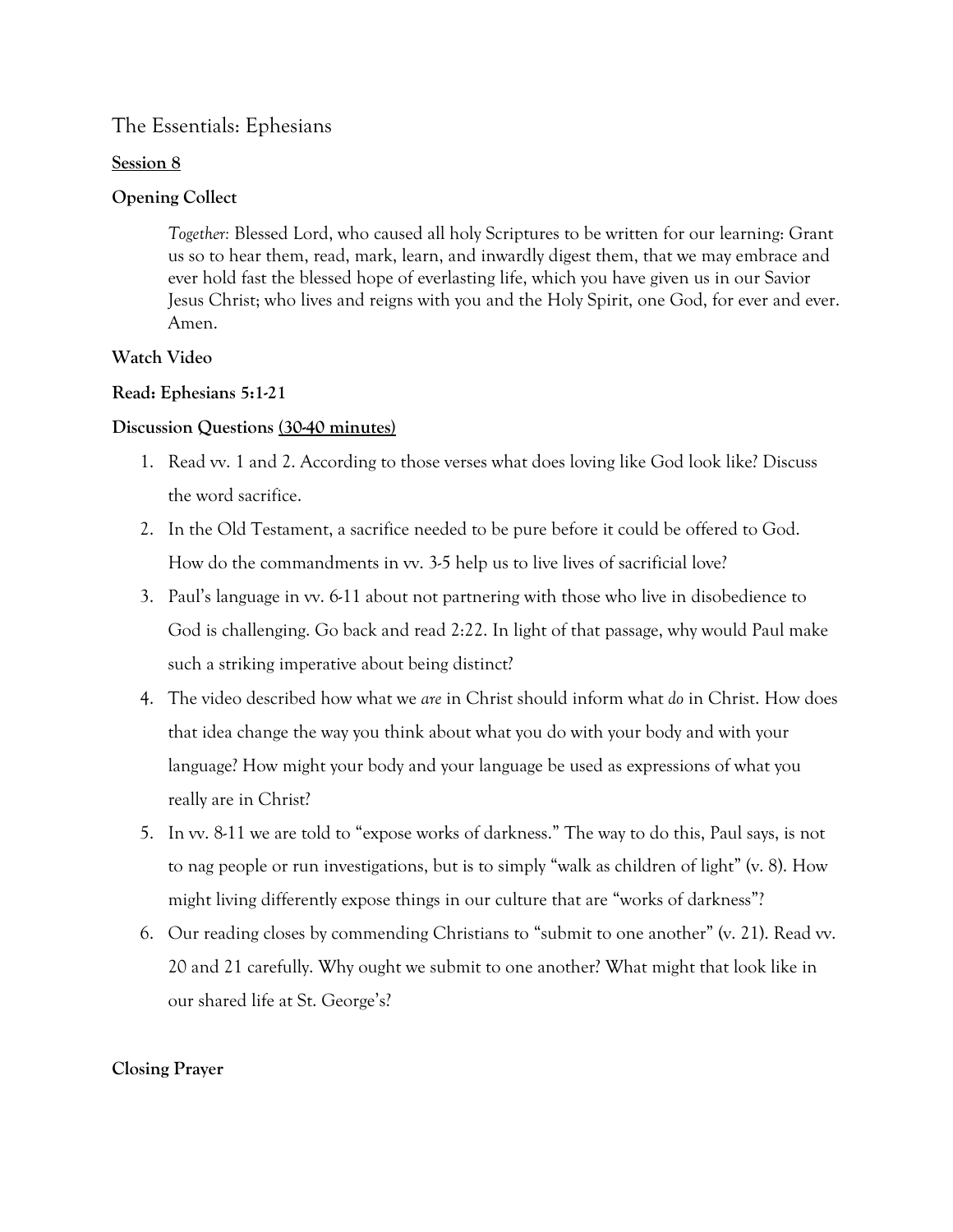#### **Ephesians 5:1-21**

Therefore be imitators of God, as beloved children, <sup>2</sup> and live in love, as Christ loved us<sup>[a]</sup> and gave himself up for us, a fragrant offering and sacrifice to God.

<sup>3</sup>But fornication and impurity of any kind, or greed, must not even be mentioned among you, as is proper among saints. **<sup>4</sup>**Entirely out of place is obscene, silly, and vulgar talk; but instead, let there be thanksgiving. **<sup>5</sup>**Be sure of this, that no fornicator or impure person, or one who is greedy (that is, an idolater), has any inheritance in the kingdom of Christ and of God.

**<sup>6</sup>**Let no one deceive you with empty words, for because of these things the wrath of God comes on those who are disobedient. **<sup>7</sup>**Therefore do not be associated with them. **<sup>8</sup>**For once you were darkness, but now in the Lord you are light. Live as children of light— **<sup>9</sup>**for the fruit of the light is found in all that is good and right and true. **<sup>10</sup>**Try to find out what is pleasing to the Lord. **<sup>11</sup>**Take no part in the unfruitful works of darkness, but instead expose them. **<sup>12</sup>**For it is shameful even to mention what such people do secretly; **<sup>13</sup>**but everything exposed by the light becomes visible, **<sup>14</sup>**for everything that becomes visible is light. Therefore it says,

#### "Sleeper, awake!

Rise from the dead,

and Christ will shine on you."

<sup>15</sup>Be careful then how you live, not as unwise people but as wise, <sup>16</sup> making the most of the time, because the days are evil. **<sup>17</sup>**So do not be foolish, but understand what the will of the Lord is. **<sup>18</sup>**Do not get drunk with wine, for that is debauchery; but be filled with the Spirit, **<sup>19</sup>**as you sing psalms and hymns and spiritual songs among yourselves, singing and making melody to the Lord in your hearts, **<sup>20</sup>**giving thanks to God the Father at all times and for everything in the name of our Lord Jesus Christ.**21** Be subject to one another out of reverence for Christ.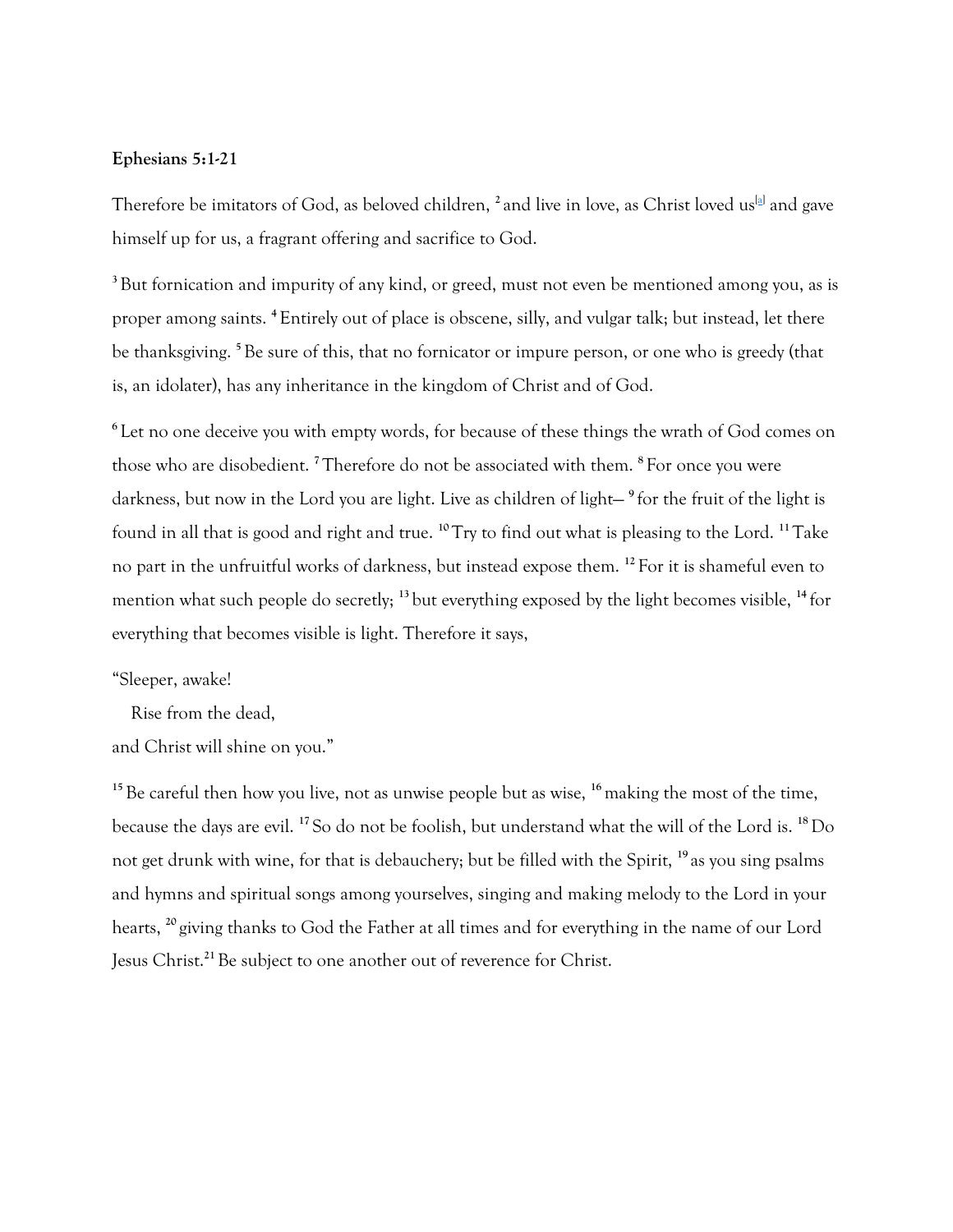#### **Session 9**

# **Opening Collect**

*Together:* Blessed Lord, who caused all holy Scriptures to be written for our learning: Grant us so to hear them, read, mark, learn, and inwardly digest them, that we may embrace and ever hold fast the blessed hope of everlasting life, which you have given us in our Savior Jesus Christ; who lives and reigns with you and the Holy Spirit, one God, for ever and ever. Amen.

### **Watch Video**

### **Read: Ephesians 5:22-33**

### **Discussion Questions (30-40 minutes)**

- 1. Much of cha. 4 and 5 have been about how the Gospel changes our moral lives. Now Paul turns to discuss our households. Why are our households important for living out our faith?
- 2. In v. 21, Paul details the way *all* Christians are to submit (or be subject) to one another. Later, Paul connects this to the word "respect." Discuss what this word might or might not mean.
- 3. While all Christians are to be subject to one another, Paul commands husbands to love their wives as Christ loves us. Considering Caroline's discussion of the historical context, why would it be important for husbands to love as Christ loves? What might that look like?
- 4. Back in vv. 3-5 Paul emphasized the importance of sexual purity. In light of our current reading, what is so important about this moral topic?
- 5. In v. 32 Paul quotes Gen. 2:24 and describes it as a mystery that refers to Christ and the church. What about that passage illuminates the relationship we have with Jesus?
- 6. Vv. 31 and 32 infer that we are "one flesh" with Christ. What does that say about our efforts to please or earn affection from God?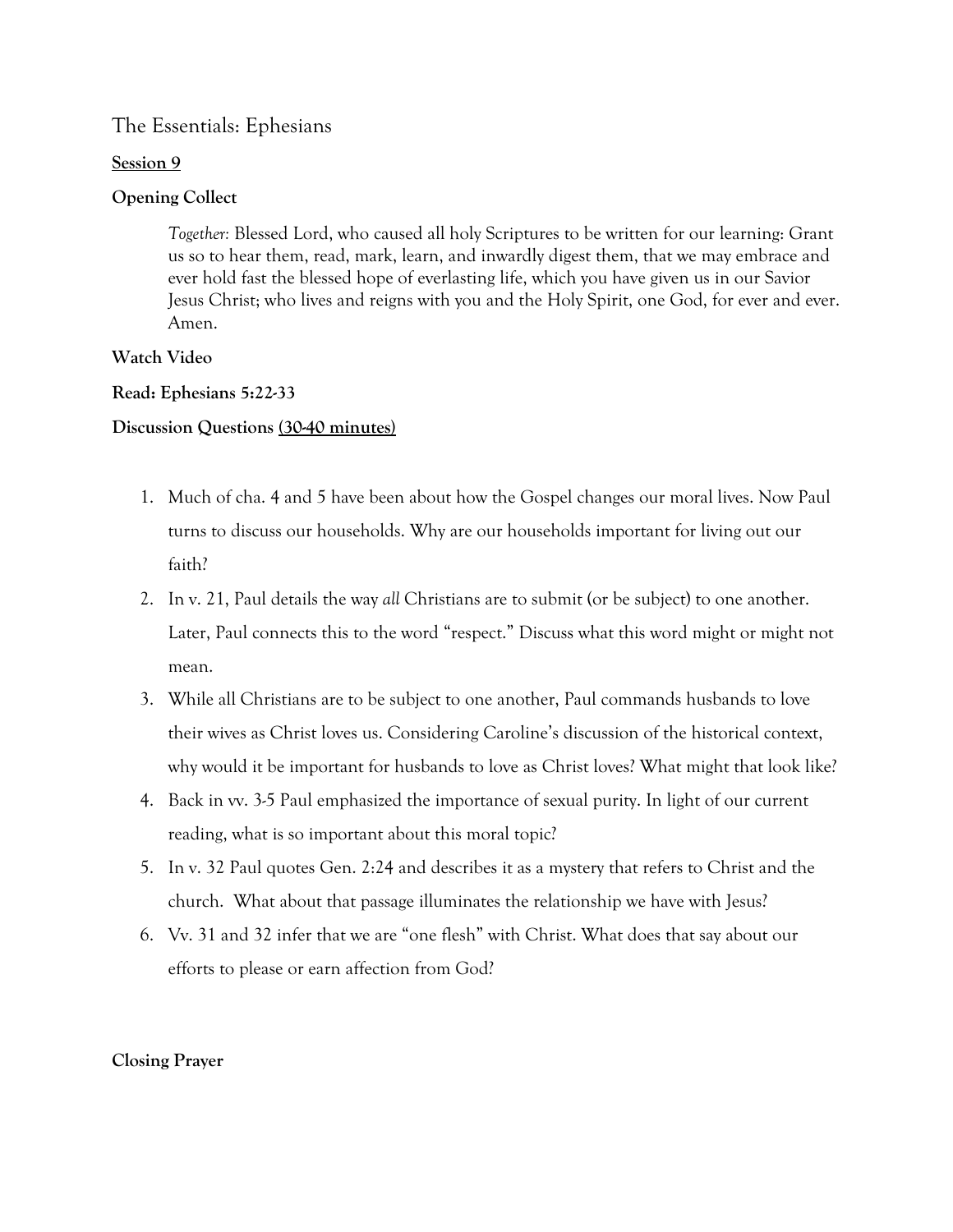#### **Ephesians 5:22-33**

**<sup>22</sup>**Wives, be subject to your husbands as you are to the Lord. **<sup>23</sup>**For the husband is the head of the wife just as Christ is the head of the church, the body of which he is the Savior. **<sup>24</sup>**Just as the church is subject to Christ, so also wives ought to be, in everything, to their husbands.

<sup>25</sup> Husbands, love your wives, just as Christ loved the church and gave himself up for her, <sup>26</sup>in order to make her holy by cleansing her with the washing of water by the word, **<sup>27</sup>**so as to present the church to himself in splendor, without a spot or wrinkle or anything of the kind—yes, so that she may be holy and without blemish. **<sup>28</sup>**In the same way, husbands should love their wives as they do their own bodies. He who loves his wife loves himself. **<sup>29</sup>**For no one ever hates his own body, but he nourishes and tenderly cares for it, just as Christ does for the church, **<sup>30</sup>**because we are members of his body.[b] **<sup>31</sup>**"For this reason a man will leave his father and mother and be joined to his wife, and the two will become one flesh." **<sup>32</sup>**This is a great mystery, and I am applying it to Christ and the church. **<sup>33</sup>**Each of you, however, should love his wife as himself, and a wife should respect her husband.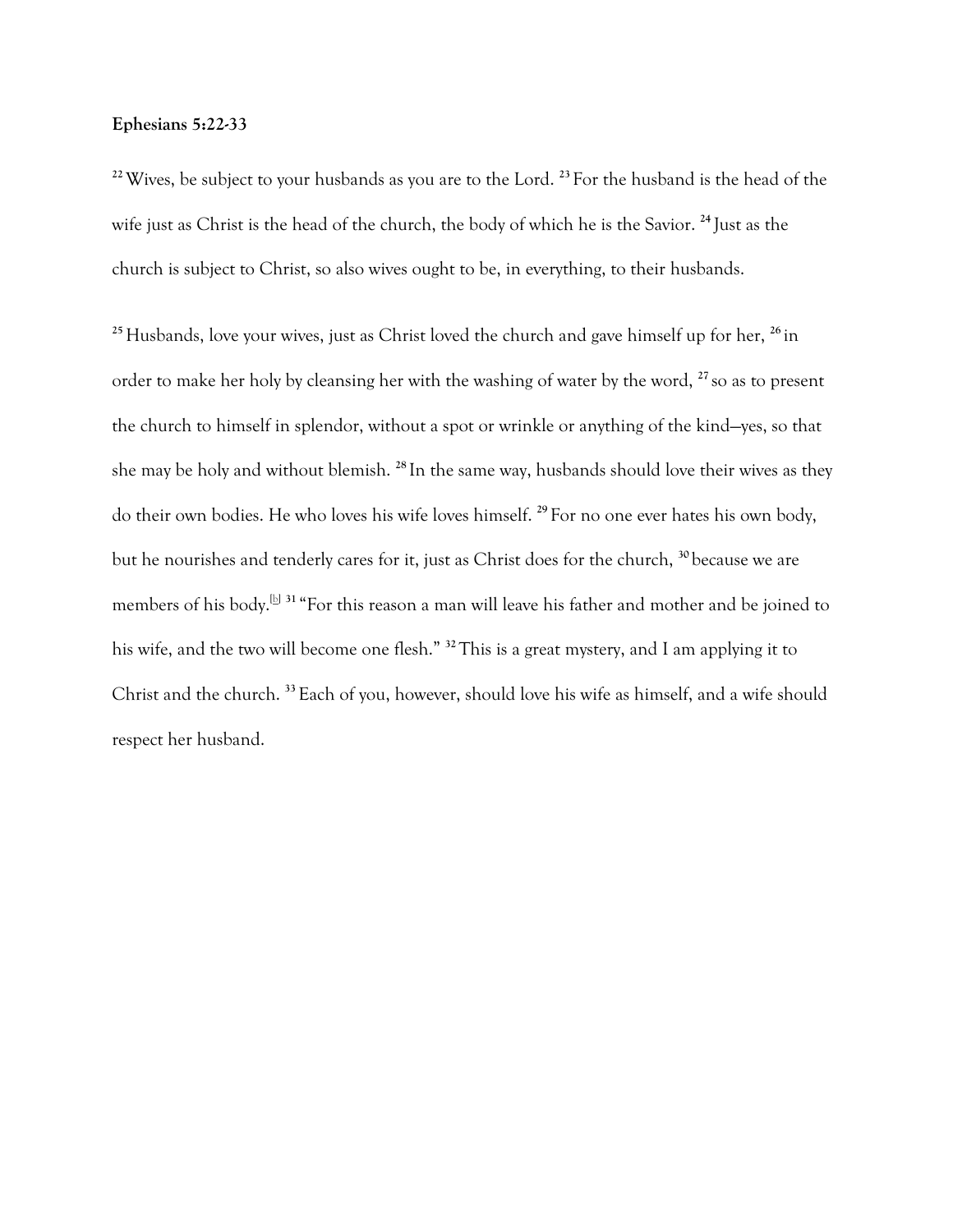#### **Session 10**

# **Opening Collect**

*Together:* Blessed Lord, who caused all holy Scriptures to be written for our learning: Grant us so to hear them, read, mark, learn, and inwardly digest them, that we may embrace and ever hold fast the blessed hope of everlasting life, which you have given us in our Savior Jesus Christ; who lives and reigns with you and the Holy Spirit, one God, for ever and ever. Amen.

# **Watch Video**

# **Read: Ephesians 6: 10-23**

### **Discussion Questions (30-40 minutes)**

- 1. In closing his letter to these Ephesian, Paul encourages them to be ready to battle against "spiritual forces" (v. 12). What do you think these spiritual forces are? Have you ever thought about spiritual forces as a primary force to struggle against?
- 2. In the video, Margery mentioned how the word "stand" is so important to this passage. What might be insinuated in this language of standing, or taking a stand, or standing firm?
- 3. Paul lists a variety of physical weapons and armor that correspond to spiritual "armor" (vv. 14-18). Circle the spiritual tools that Paul commends. Discuss how these spiritual tools might correlate to their physical counterparts.
- 4. Which of these items do you feel called to take up with greater intentionality? Why? Share with your group if you are willing.
- 5. Paul closes by telling the Ephesians how he sends Tychicus to relay his own message, and to "encourage [their] hearts" (v. 22). Encouragement is a primary intention of this letter (1:18). How has Ephesians encouraged you? Take a couple of minutes to reflect, and then share with your group.
- 6. What is a primary take away that you have received in this 10 week study that you can apply to your everyday life? Again, take a few minutes to reflect.